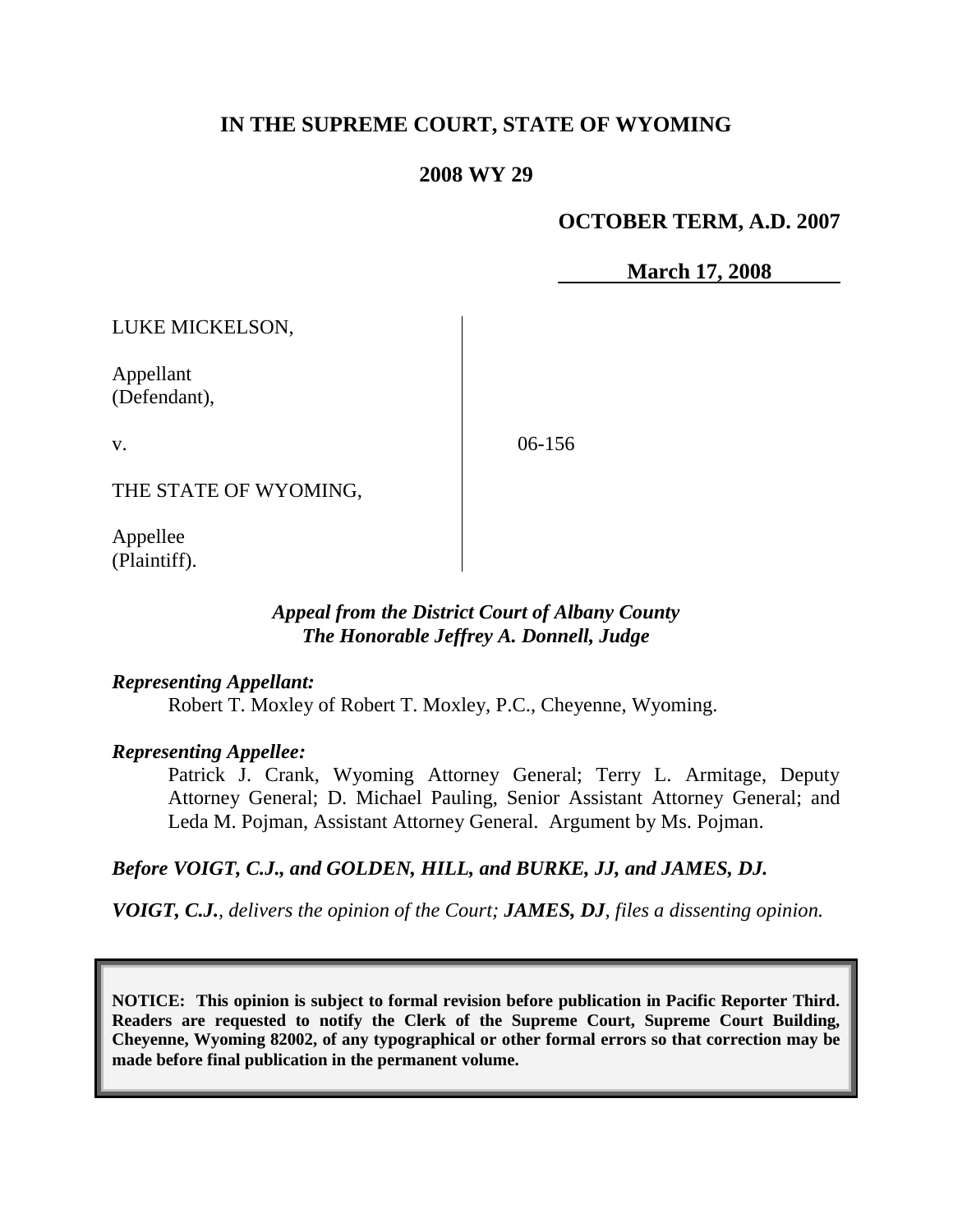### **VOIGT**, **Chief Justice**.

 $\overline{a}$ 

[¶1] Appellant, Luke Mickelson, was convicted of one count of possession of a deadly weapon with unlawful intent under Wyo. Stat. Ann. § 6-8-103 (LexisNexis 2007) and was simultaneously acquitted of a charge of aggravated assault under Wyo. Stat. Ann. § 6-2-502(a)(iii) (LexisNexis 2007). Appellant contends that there was insufficient evidence to support his conviction, that there was a fatal variance between the charging document and his eventual conviction, and that the verdict was inconsistent. We affirm.

#### **ISSUES**

[ $\degree$ [2] Although they phrase them somewhat differently, the parties agree that the issues<sup>1</sup> in this case are as follows:

1. Was sufficient evidence presented at trial to support Appellant"s conviction for possession as well as transport of a weapon with unlawful intent under Wyo. Stat. Ann. § 6-8-103?

2. Were Appellant's constitutional rights violated because of a variance between the charging documents and the verdict form and instructions presented to the jury?

"the time to object to defects in the preliminary hearing is before arraignment and trial, and "unless some reason is shown why counsel could not have discovered and challenged the defect before trial, it will generally be assumed that any objections to the preliminary proceedings were considered and waived, and no post-conviction remedies will be available.""

<sup>&</sup>lt;sup>1</sup> After oral argument, we asked the parties to brief an additional issue. The Felony Information filed in circuit court charged the appellant only with aggravated assault and battery. He received a preliminary examination and was bound over for trial in district court solely on that charge. However, he was arraigned in district court on a second Amended Information that charged two counts: aggravated assault and battery, and possession, manufacture or disposition of a deadly weapon with unlawful intent. We were concerned about this unexplained discrepancy, because Wyo. Stat. Ann. § 7-8-105 (LexisNexis 2007), Wyo. Stat. Ann. § 5-9-132(b) (LexisNexis 2007), W.R.Cr.P. 3(c), and W.R.Cr.P. 5(c) contain clear requirements for a preliminary examination, and allow amendment of an information only in limited circumstances. The additional briefing revealed that, while the appellant did not, on the record, waive his right to a preliminary examination on the second charge, he and his attorney were aware before the district court arraignment that the information had been amended, and agreed to proceed on that amended information. Furthermore,

*Trujillo v. State*, 880 P.2d 575, 582-83 (Wyo. 1994) (quoting *Blue v. United States*, 342 F.2d 894, 900-01 (D.C. Cir. 1964)). The gist of these statutes and rules, and the *Trujillo* opinion, is that neither the preliminary examination requirement, nor the amendment process is jurisdictional, inasmuch as both can be waived by failure to raise the issue before trial. Nevertheless, we urge counsel and the district courts to exercise caution in this regard; it should be a rare occasion that someone is tried for a crime for which he was not bound over for trial.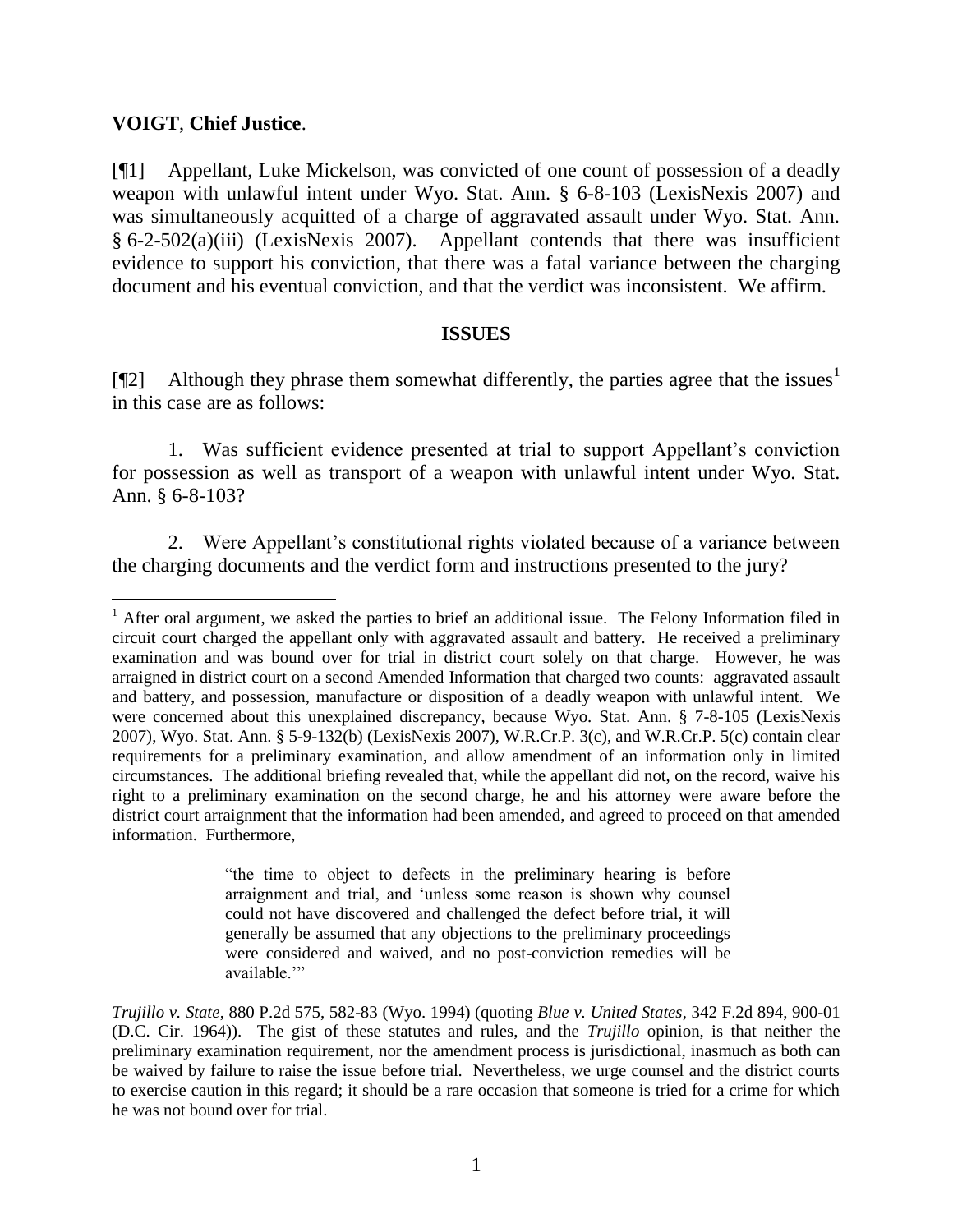3. Was the verdict inconsistent?

### **FACTS**

[¶3] Appellant and the victim in this case have a history of confrontations over Appellant"s attempts to enter the Buckhorn Bar, from which Appellant is banned. On March 20, 2005, the victim was riding with a friend when they decided to stop for coffee. The two men left their vehicle blocking an alley behind the coffee shop and went inside. Some time later the victim exited the coffee shop to move the vehicle. Appellant was seated in his car, blocked in by the vehicle. The victim testified at trial that Appellant pointed a revolver at him and told him to move his car or he would "get some of this." Appellant, on the other hand, maintained that the revolver (a family heirloom) was on a bag on the seat of the car next to him, though his hand was on it, and that he never showed it to the victim. A chase ensued around town, ending with the victim and his friend seeking protection at the police station and reporting the matter to authorities. Appellant admitted at trial that, whatever happened in the alley, he did pursue the victim and his friend, in his words, to "f . . . with them."

[¶4] Upon receiving the victim"s complaint, the police went to the Buckhorn Bar, where Appellant's vehicle had been spotted. Appellant refused to comply with police commands, refused to relinquish the gun, yelled that the gun was not loaded, and for the officers to shoot him. The police finally utilized a taser to immobilize Appellant so they could arrest him.

#### **DISCUSSION**

[¶5] The first two issues in this appeal relate to a single incident that occurred at trial. Appellant was charged under Wyo. Stat. Ann. § 6-8-103, which reads as follows:

### **Possession, manufacture or disposition of deadly weapon with unlawful intent; penalties.**

A person who knowingly possesses, manufactures, transports, repairs or sells a deadly weapon with intent to unlawfully threaten the life or physical well-being of another or to commit assault or inflict bodily injury on another is guilty of a felony punishable by imprisonment for not more than five (5) years, a fine of not more than one thousand dollars (\$1,000.00), or both.

[¶6] The second Amended Information charged Appellant with "*possession, manufacture or disposition of deadly weapon with unlawful intent*" and recited: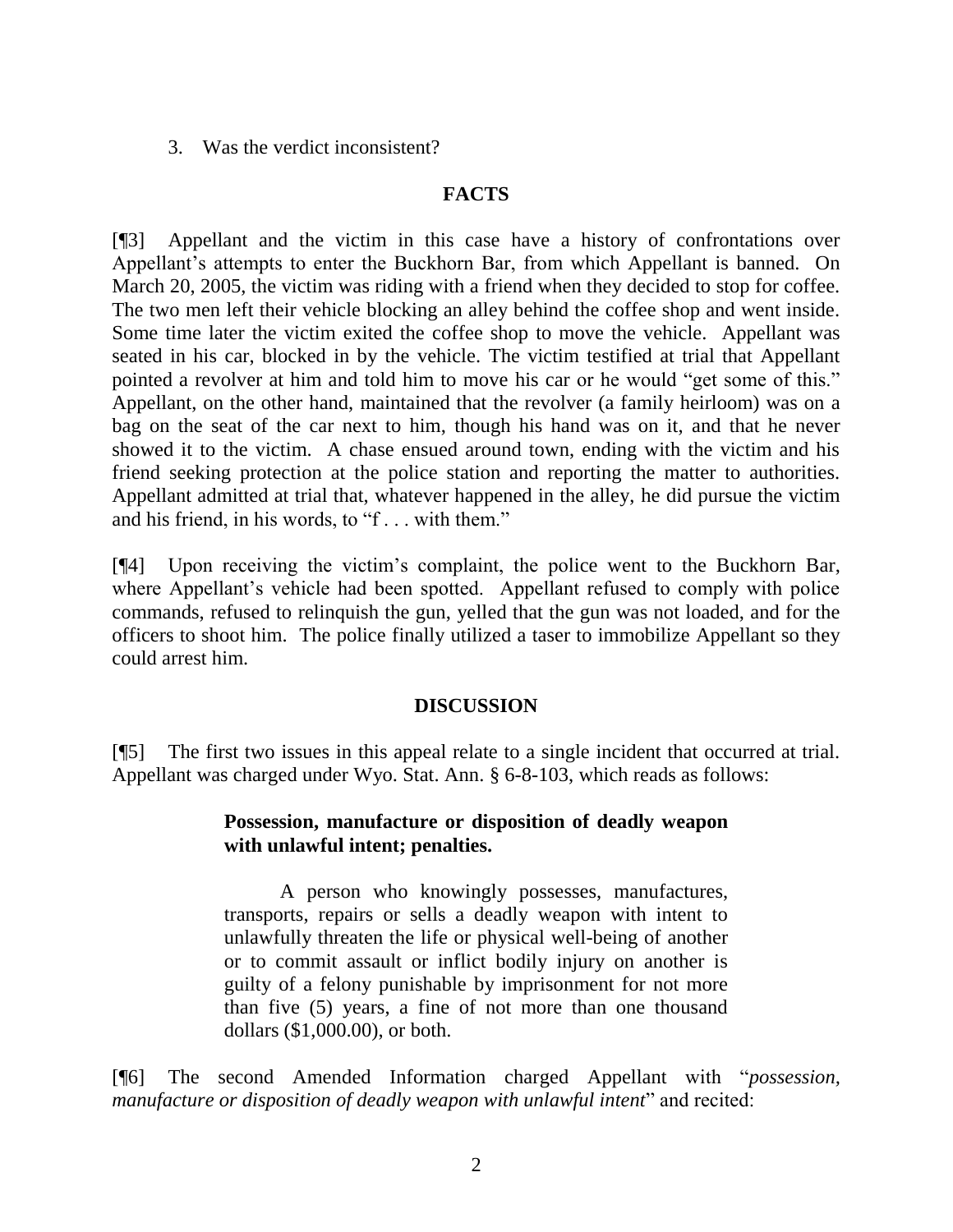*THE ESSENTIAL FACTS ARE that on or about the 20th day of March 2005, while in the North alley, located in the 100 block of Grand Avenue, in the City of Laramie, County of Albany, the Defendant, LUKE EDWARD MICKELSON, did intentionally or knowingly possess a deadly weapon, to wit: Colt revolver, with the intent to unlawfully threaten the life or physical well-being of [the victim]*.

[¶7] Appellant and the State each submitted proposed jury instructions two weeks before trial. Appellant did not propose a jury instruction on the elements of the weapons offense. The State requested a jury instruction that read in pertinent part:

> The elements of the crime of Possession of a Deadly Weapon with Unlawful Intent, as charged in this case, are:

- 1. On or about the  $20^{th}$  day of March 2005;
- 2. In Albany County, Wyoming;
- 3. The Defendant, Luke Edward Mickelson;
- 4. Knowingly possessed or transported a deadly weapon;

5. With intent to unlawfully threaten the life or physical well-being of another.

[¶8] It appears that the district court removed the word "transported" from that instruction before it presented the instructions to counsel at trial because the following exchange occurred during the jury instruction conference:

> [DEFENSE COUNSEL]: May I suggest a change, perhaps? Just to -- I mean, we never did particulars -- or anything is charged as possession or transportation of a deadly weapon with unlawful intent. I -- because one of the things  $\Gamma$ m going to argue on that is, Hey, though, look. He had no idea -- a) that he never threatened [the victim], but he had no idea he was going to be down there at the alley and he definitely didn"t transport it with any intent.

> THE COURT: Well, then if we are going to do that, we should change the instruction on No. 4 as well to be consistent, because No. 4 is just possession with unlawful intent.

[DEFENSE COUNSEL]: Oh, okay. On the -- sure. Yeah.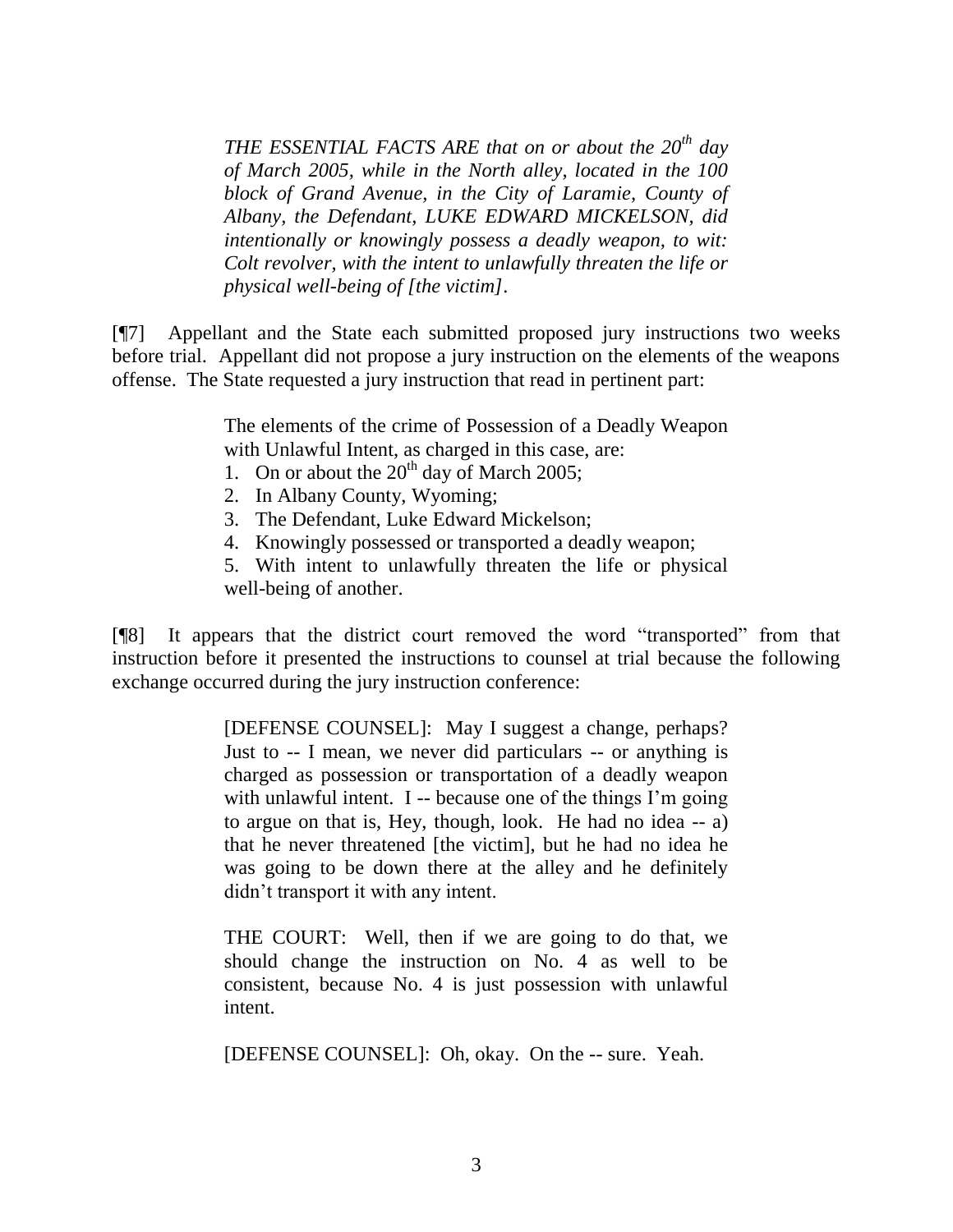THE COURT: And I think the charge is possession or transportation, isn"t it, Richard?

[PROSECUTOR]: Well, that's the name of the statute.<sup>[2]</sup>

THE COURT: Okay. Well, it is not an unreasonable request. I will add that in No. 4.

. . . .

[DEFENSE COUNSEL]: Something dawned on me, Judge. Are we going to have a *Tanner* problem with Count No. I is whether or not they were able to find him guilty of possession or transport? $[3]$ 

THE COURT: Does it matter? I don"t think so.

[DEFENSE COUNSEL]: I thought I would bring it up.

THE COURT: Yeah, I know what you are saying but -- no, I don"t think it matters.

[DEFENSE COUNSEL]: Okay. I just thought I would bring it up in case.

THE COURT: I'll think on that but I don't think it does. And I know what you are saying. So okay, I"ll make that change on the verdict form, also. . . .

[¶9] Appellant claims two reversible errors based on this series of events. His first claim is based on our decisions in *Bush v. State*, 908 P.2d 963 (Wyo. 1995) and its progeny. We made it quite clear in *Bush* that, when the state presents the jury with alternative methods of committing the crime but the verdict form does not allow us to determine the method upon which the jury based its conviction, there must be sufficient evidence in the record to support conviction for each method that appears in the instructions. *Id*. at 967. This problem should never arise, as it is easily remedied with a special verdict form that requires the jury to identify the basis on which it convicted the

 $2$  Though we fail to see how it would affect our analysis here, the word "transport" does not, in fact, appear in the title of the statute. *See supra* ¶ 5.

Appellant attempts to cast this portion of the exchange as a preservation of his objection to this instruction such that the plain error standard would not apply. As we do not reach the question of plain error in this case, we will decline to address the less-than-compelling argument that Appellant somehow preserved an objection to the jury instruction he himself proposed.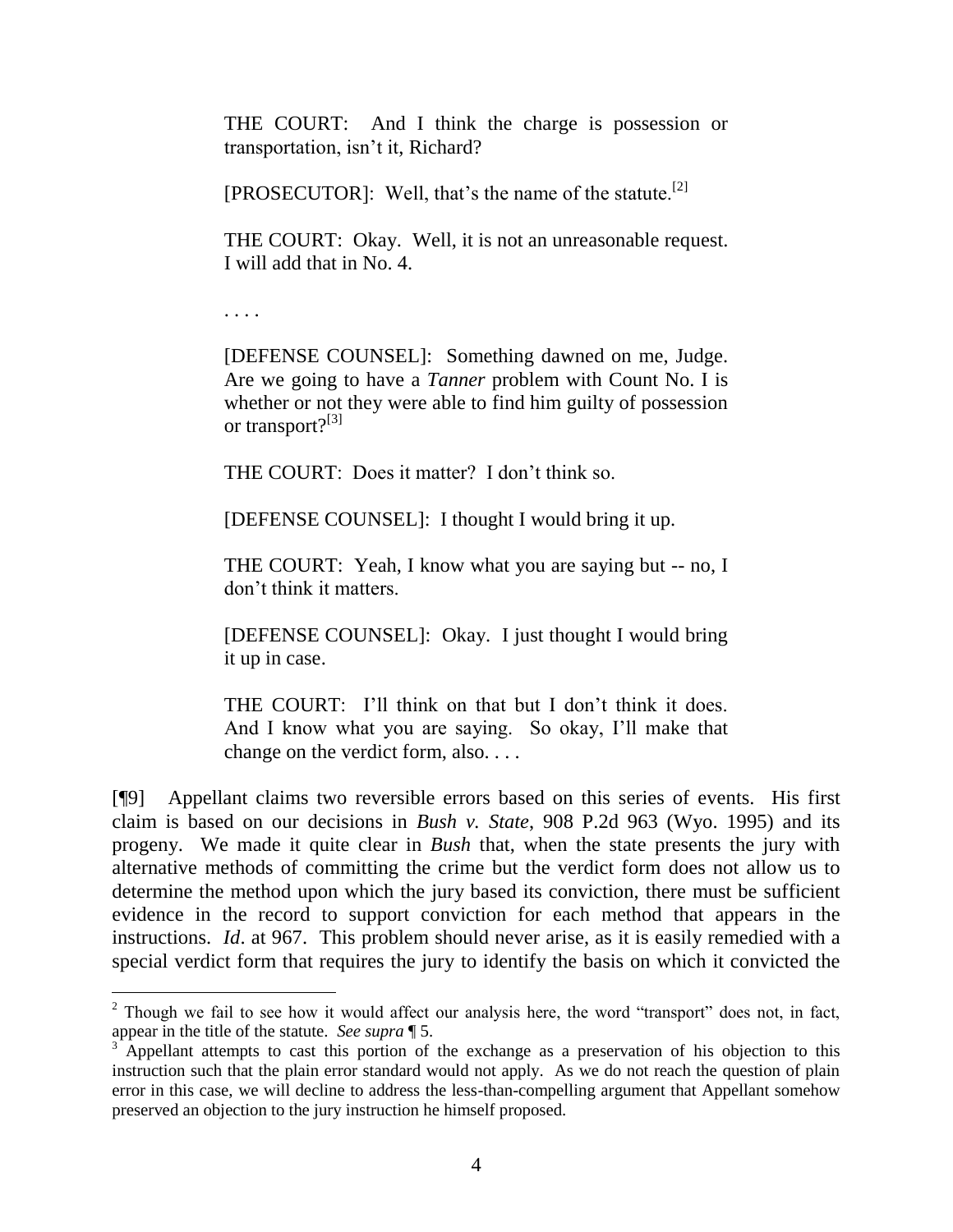defendant. Unfortunately, the jurors in this case were only asked to return a general verdict of guilt or innocence as to the charge, which they did.

[¶10] We must first address the fact that Appellant invited the error of which he now complains. "As applied to jury instructions, the invited error doctrine provides that use of an instruction proposed by the appellant may not be grounds for reversal unless the instruction was necessarily prejudicial." *Bromley v. State*, 2007 WY 20, ¶ 35, 150 P.3d 1202, 1213 (Wyo. 2007). A mistake in jury instructions that interferes with the jury"s ability properly to understand or examine the separate elements of each crime charged is necessarily prejudicial. *See Vigil v. State*, 859 P.2d 659, 664 (Wyo. 1993); *Gabbert v. State*, 2006 WY 108, ¶ 11 n.5, 141 P.3d 690, 695 n.5 (Wyo. 2006). Here, the jury instruction led the jury to consider two methods of committing an offense, where only one was originally charged. That is only a prejudicial error, however, if the evidence is not sufficient separately to support conviction based on each method. *Tanner v. State*, 2002 WY 170, ¶ 10, 57 P.3d 1242, 1245 (Wyo. 2002). It is not a *necessarily* prejudicial error.

[¶11] In this case, the error was certainly not prejudicial, as the record reflects that the prosecution presented evidence that Appellant transported the gun from the alley and on the subsequent chase through town,<sup>4</sup> with the intent to threaten his victim. Appellant

 $\overline{a}$ 

It is obvious from the transcript of the pretrial motion hearing that both the State and Appellant treated the entire chase as part of a single transaction beginning in the alley:

> [DEFENSE COUNSEL]: I think that the alleged actions of [Appellant], following around [victim and friend], I can't dispute the relevance of that. Now, I would dispute that there was one continual situation, because there was a break when [victim and friend] went to the -- broke contact with [Appellant] and then went to the police station.

<sup>&</sup>lt;sup>4</sup> Appellant claims that the jury should not have been allowed to consider the evidence of the chase around town because the charging documents only mentioned the alley as the location of the crime. However, Appellant did not object to the admission of that evidence, does not make a coherent argument on appeal that the evidence was improperly admitted, and never requested a limiting instruction as to the relevance of the evidence (i.e., that the evidence was admissible only for the purpose of showing Appellant's state of mind and not for direct consideration as an element of the crime.)

<sup>[</sup>PROSECUTOR]: I guess the thing that I do want to be clear on -- and I"ve written this on three different sheets of paper it is so important to me, Your Honor -- [Defense Counsel] has conceded this. We didn"t put it down as a notice of 404(b) evidence because it is my belief -- and I believe that [Defense Counsel] has advised the Court that he agrees with this in response to questions from the Court -- but this car chase where [Appellant] chases [victim and friend] for several blocks. They were running red lights, going the wrong way down the street out here and all that -- we don"t consider that to be 404(b). We certainly will have testimony about that because it is the State's position that's all part of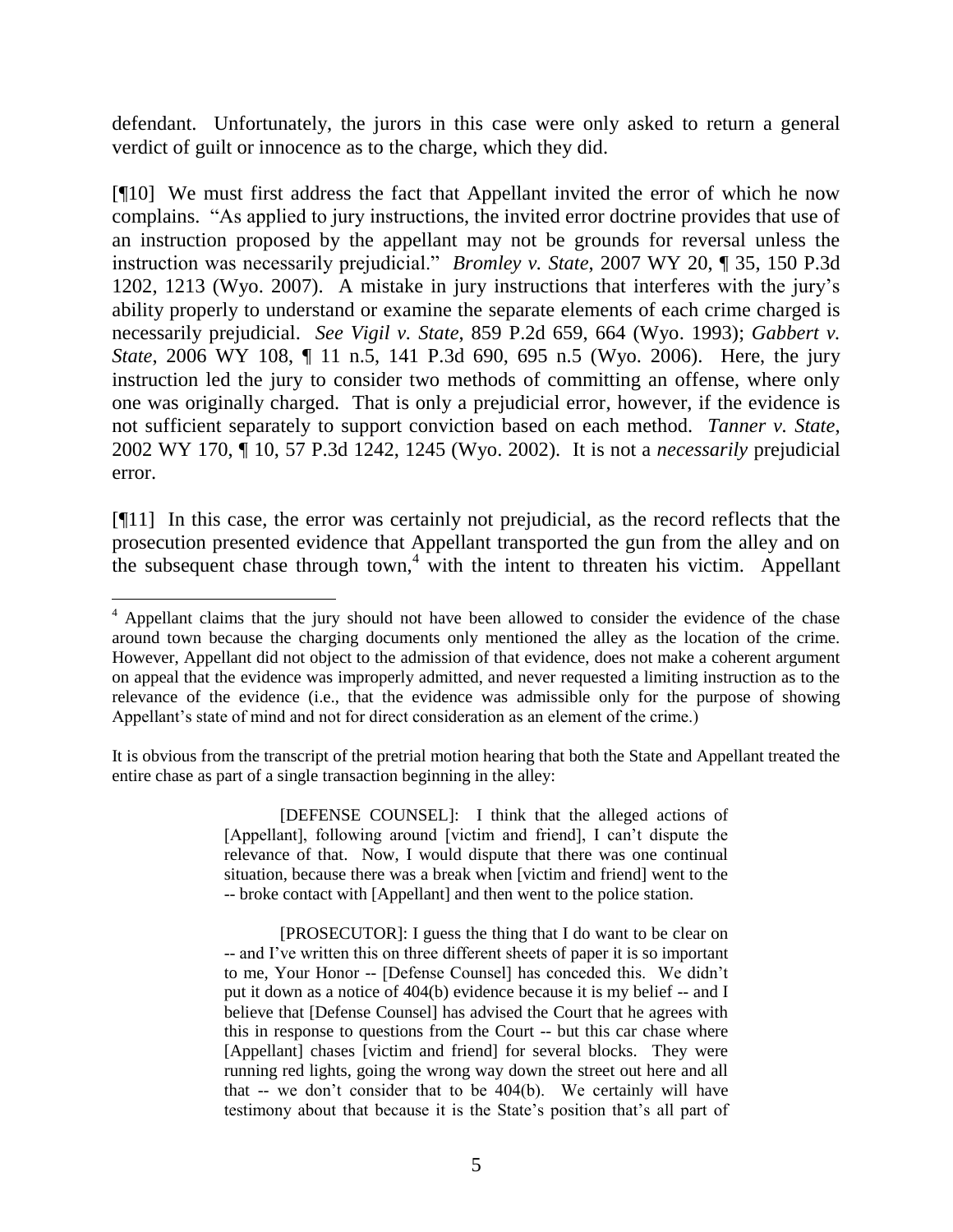himself admitted that he did, at some point in the chase, intend to "f... with" the men he was following. The jury could easily have inferred that he intended physically to threaten the welfare of the victim when he chased him out of the alley both in possession of and transporting the deadly weapon.

[¶12] Appellant's second claim is that a fatal variance occurred between the charging document, and the charge ultimately presented to the jury.

> A variance arises when the evidence presented at trial establishes facts that are different from those alleged in the indictment. Similarly, a shift in the government's theory from the one set out in the indictment to that presented at trial may also constitute a prejudicial variance. We will not reverse unless the variance affects the defendant's substantial rights. Even in cases where an appellate court determines the existence of a variance, such a variance 'is not fatal unless the defendant could not have anticipated from the indictment what evidence would be presented at trial or unless the conviction based on an indictment would not bar a subsequent prosecution.

*Rawle v. State*, 2007 WY 59, ¶ 11, 155 P.3d 1024, 1027 (Wyo. 2007) (citations and quotation marks omitted).

[¶13] Once again, Appellant complains of an error of his own making. The State charged Appellant with possessing a deadly weapon. The verdict form and jury instructions were in accordance with that charge until Appellant insisted that the

> ongoing assault. That"s part of the threatening conduct associated with the firearm.

 $\overline{a}$ 

THE COURT: Let me ask because that -- frankly, that seems to me as an element of the part of the charges here, rather than 404(b). Do you agree with that, [Defense Counsel]?

[DEFENSE COUNSEL]: We do agree that, if true, would -- and we are not conceding whether or not anything is true -- . . . that, if he did follow him around and what"s been characterized as a chase, we would concede relevance of that. And if it's a matter of proof, we'll just have to contradict in trial.

Defense counsel conceded the relevance of the evidence relating to the chase and then failed to request any sort of instruction limiting the jury's consideration of that evidence. Because of this, there was evidence before the jury that Appellant both possessed and transported a weapon with the intent to threaten another.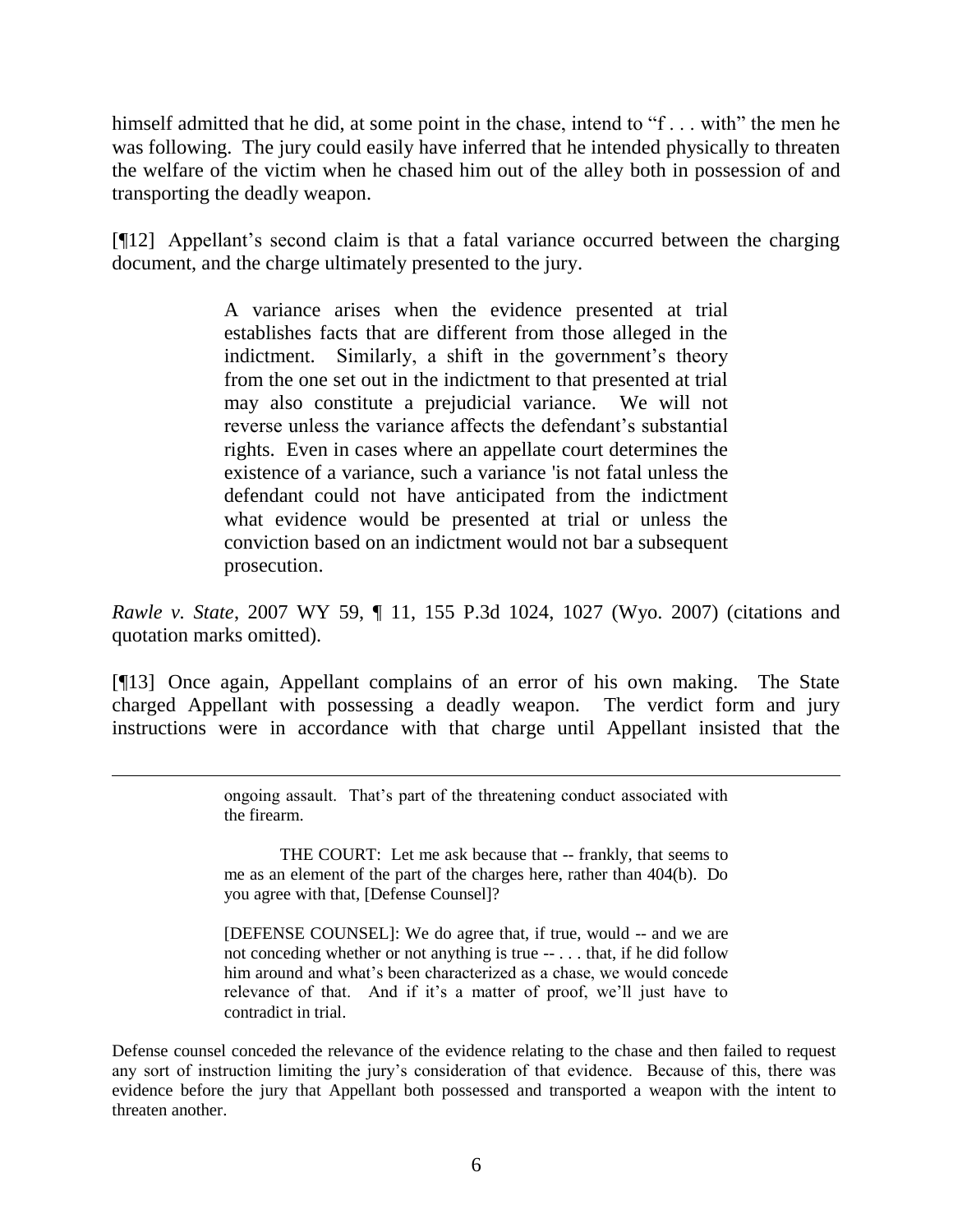additional "transport" wording be added. *See supra* ¶ 8. The rule against such variance is intended to ensure that a defendant has adequate notice to prepare for his own defense. *Barker v. State*, 2006 WY 104, ¶ 29, 141 P.3d 106, 116 (Wyo. 2006). As noted above, a variance of that sort is not *necessarily* prejudicial, but is only fatal if "the defendant could not have anticipated from the indictment what evidence would be presented at trial[.]" *Rawle*, 2007 WY 59, ¶ 11, 155 P.3d at 1027. *See supra* ¶ 10. The portions of the record we have quoted in this opinion clearly show that Appellant assumed (however incorrectly) that he was charged with transporting as well as with possession, and crafted his arguments at trial accordingly. Appellant invited the error, which was not necessarily prejudicial, and, therefore, he cannot be heard to complain of it on appeal.

[¶14] Appellant"s final argument is that the jury"s finding of guilt for possession of a deadly weapon with unlawful intent is necessarily inconsistent with the acquittal for assault with a deadly weapon. This argument fails because, as we have repeatedly stated, consistency is not a requirement for a valid jury verdict in a criminal trial. *Moore v. State*, 2003 WY 153, ¶ 16, 80 P.3d 191, 196 (Wyo. 2003).

> In a case in which there are multiple counts, each one is treated as if it were a separate indictment. The verdict on the various counts need not be consistent. An acquittal on one count does not prevent conviction on another, even though the evidence is the same and defendant could not have committed one crime without committing both, so long as the evidence is sufficient to support conviction on the count on which a guilty verdict was reached.

3 Charles Alan Wright, *Federal Practice and Procedure* § 514 at 14-16 (1982).

*Id*.

[¶15] We have already addressed the issue of sufficiency of the evidence above and decline to repeat the analysis here. *See supra* ¶ 9.

# **CONCLUSION**

[¶16] The doctrine of invited error precludes a finding for Appellant either on sufficiency of the evidence or on the variance between the initial charges and the eventual verdict returned by the jury. There is no need for consistency in a criminal jury verdict as long as sufficient evidence was presented to support each conviction. We affirm.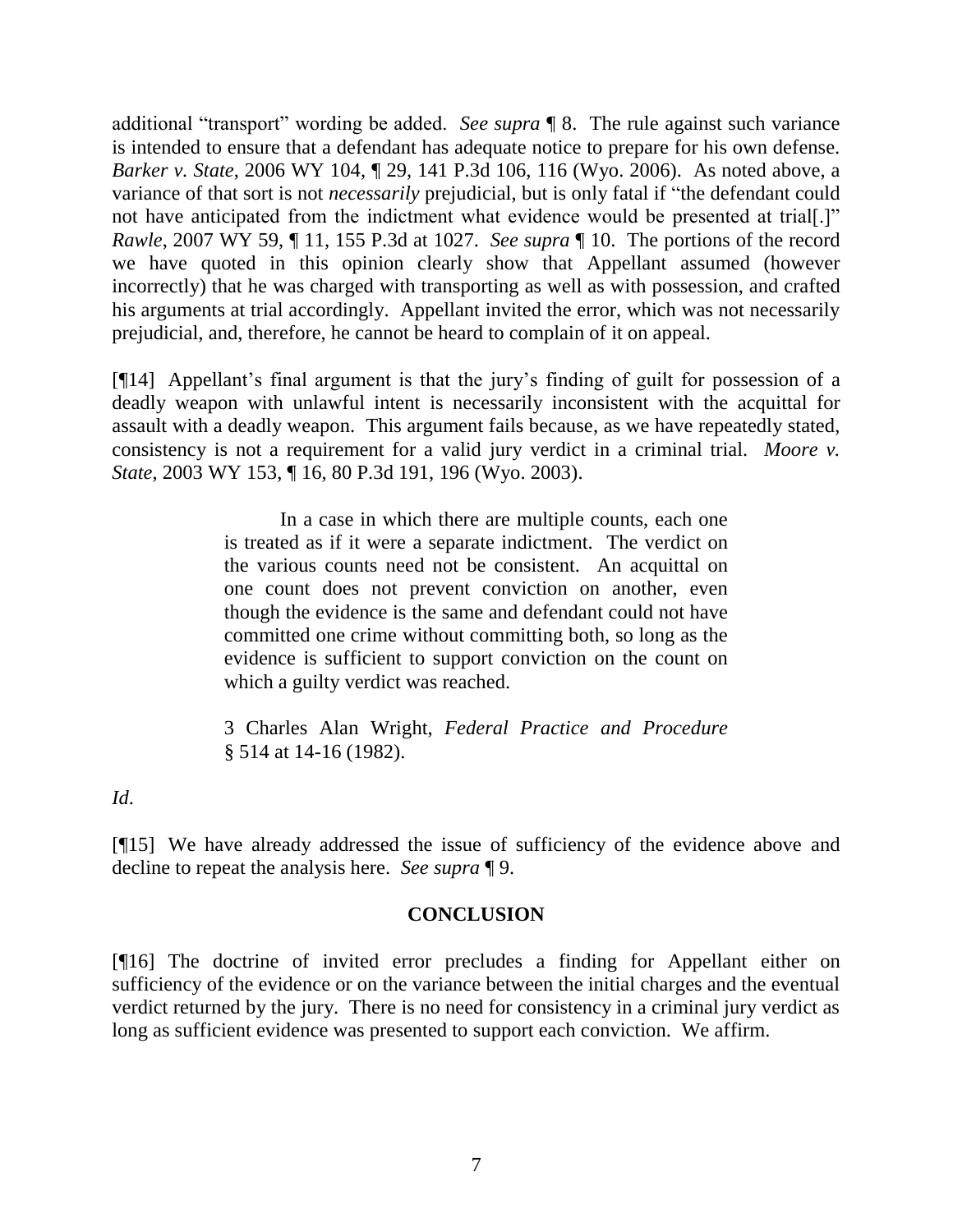**JAMES,** District Judge, dissenting.

[¶17] I respectfully dissent because I do not believe the district court has jurisdiction over a case where the defendant has not had a preliminary hearing in circuit court and has not properly waived his right to that hearing under the rules. Wyo. Stat. Ann. § 7-8-105 (LexisNexis 2007) entitled "Right to preliminary hearing" states, "In all cases triable in district court, except upon indictment, the defendant is entitled to a preliminary hearing." Wyo. Stat. Ann. § 5-9-132(b) (LexisNexis 2007) states, "Preliminary examinations for persons charged with a felony **shall** be conducted by the circuit court judge or magistrate." (Emphasis added.) W.R.Cr.P. 5.1, Preliminary examination, sets forth the procedures for fulfilling those statutory requirements as follows:

> (a) *Right.* - In all cases required to be tried in the district court, except upon indictment, the **defendant shall be entitled to a preliminary examination in the circuit court**. The defendant may waive preliminary examination but the waiver must be written or on the record. **If the preliminary examination is waived, the case shall be transferred to district court for further proceedings**.

> (b) *Probable cause finding.* - If from the evidence it appears that there is probable cause to believe that the charged offense or lesser included offense has been committed and that the defendant committed it, **the judicial officer shall enter an order so finding and the case shall be transferred to the district court for further proceedings**. . . .

(Emphasis added.)

[¶18] Reading these rules together, it is clear that a preliminary hearing is not only a right of every defendant, but also the mechanism by which the circuit court transfers jurisdiction to the appropriate district court. The rule allows the circuit court to accept adequate waiver of the right to a preliminary hearing as an alternate way for the case properly to be transferred to the district court. The record in this case shows that Appellant did not waive his right to a preliminary hearing in circuit court in writing or on the record. There is no evidence that Appellant was even informed of his right to a preliminary hearing on the charge for which he was eventually convicted. In fact, the record shows that the charge for which Appellant was convicted never went through circuit court at all, and so was never properly transferred to a district court for trial. The *Trujillo* case cited by the majority was a challenge involving alleged defects in the preliminary hearing. *Trujillo v. State*, 880 P.2d 575, 581-82 (Wyo. 1994). That case determined that defects in a hearing were waived if not raised before trial, but did not